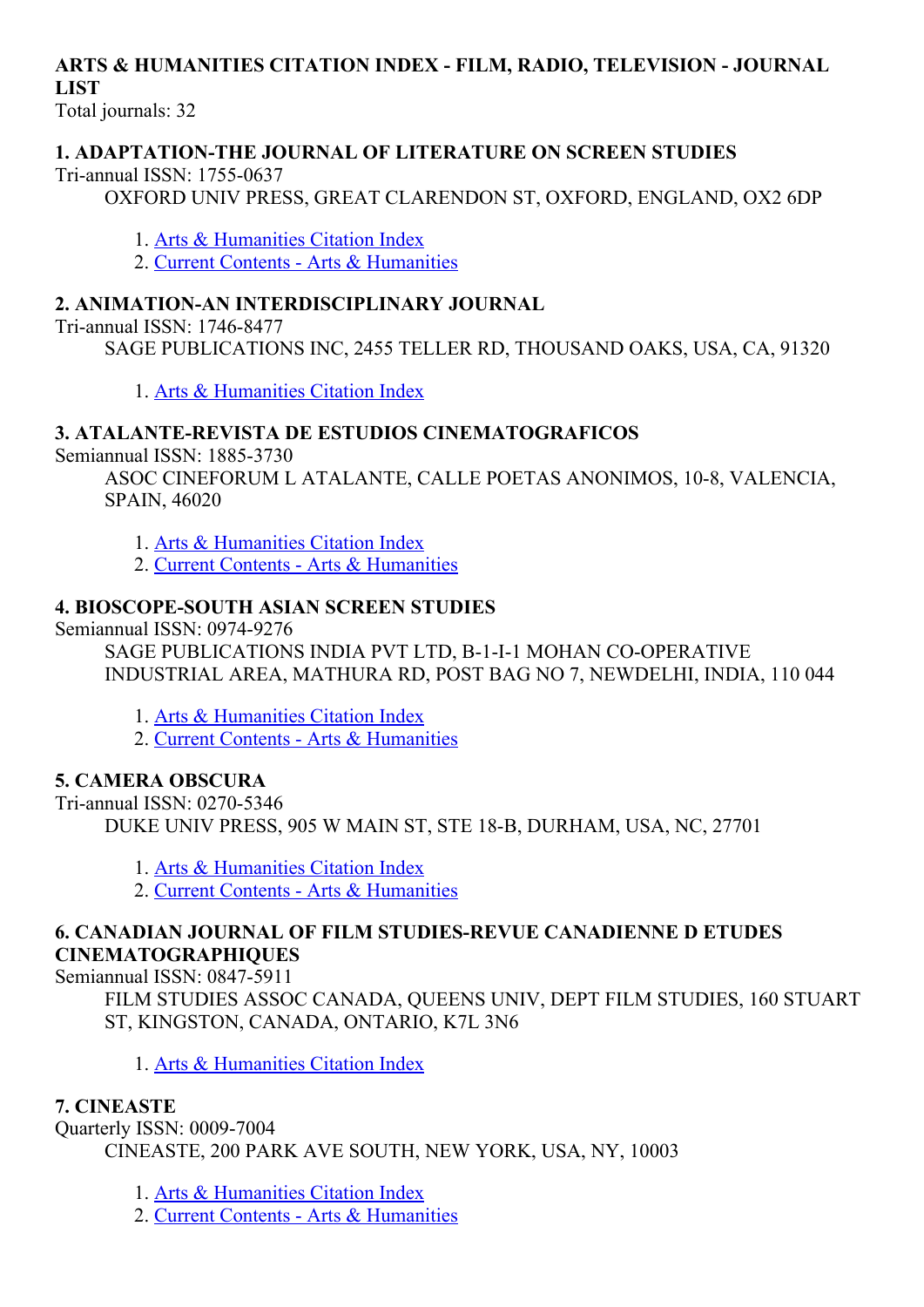#### 8. CINEFORUM

Monthly ISSN: 0009-7039 FEDERAZIONE ITALIANA CINEFORUM, VIA PASCOLI 3, BERGAMO, ITALY, 24100

- 1. Arts & [Humanities](http://thomsonreuters.com/arts-humanities-citation-index) Citation Index
- 2. Current Contents Arts & [Humanities](http://thomsonreuters.com/current-contents-connect)

#### 9. CINEMA JOURNAL

Quarterly ISSN: 0009-7101

UNIV TEXAS PRESS, JOURNAL DIV, 2100 COMAL, AUSTIN, USA, TX, 78722

1. Arts & [Humanities](http://thomsonreuters.com/arts-humanities-citation-index) Citation Index

2. Current Contents - Arts & [Humanities](http://thomsonreuters.com/current-contents-connect)

### 10. CINEMAS D AMERIQUE LATINE

Annual ISSN: 1267-4397

PRESSES UNIV MIRAIL, 5 ALLEES ANTONIO MACHADO, TOULOUSE, FRANCE, F-31058

1. Arts & [Humanities](http://thomsonreuters.com/arts-humanities-citation-index) Citation Index

2. Current Contents - Arts & [Humanities](http://thomsonreuters.com/current-contents-connect)

### 11. CONTINUUM-JOURNAL OF MEDIA & CULTURAL STUDIES

Bimonthly ISSN: 10304312

ROUTLEDGE JOURNALS, TAYLOR & FRANCIS LTD, 4 PARK SQUARE, MILTON PARK, ABINGDON, ENGLAND, OXFORDSHIRE, OX14 4RN

1. Social [Sciences](http://thomsonreuters.com/social-sciences-citation-index) Citation Index

2. Arts & [Humanities](http://thomsonreuters.com/arts-humanities-citation-index) Citation Index

### 12. FILM COMMENT

Bimonthly ISSN: 0015-119X

FILM SOC LINCOLN CENTER, 70 LINCOLN CENTER PLAZA, NEW YORK, USA, NY, 10023-6595

1. Arts & [Humanities](http://thomsonreuters.com/arts-humanities-citation-index) Citation Index

2. Current Contents - Arts & [Humanities](http://thomsonreuters.com/current-contents-connect)

### 13. FILM CRITICISM

Tri-annual ISSN: 0163-5069

FILM CRITICISM, ALLEGHENY COLLEGE, MEADVILLE, USA, PA, 16335

1. Arts & [Humanities](http://thomsonreuters.com/arts-humanities-citation-index) Citation Index

2. Current Contents - Arts & [Humanities](http://thomsonreuters.com/current-contents-connect)

### 14. FILM QUARTERLY

Quarterly ISSN: 0015-1386

UNIV CALIFORNIA PRESS, 155 GRAND AVE, SUITE 400, OAKLAND, USA, CA, 94612 3758

- 1. Arts & [Humanities](http://thomsonreuters.com/arts-humanities-citation-index) Citation Index
- 2. Current Contents Arts & [Humanities](http://thomsonreuters.com/current-contents-connect)

## 15. HISTORIA Y COMUNICACION SOCIAL

Annual ISSN: 1137-0734 UNIV COMPLUTENSE MADRID, SERVICIO PUBLICACIONES, CIUDAD UNIV,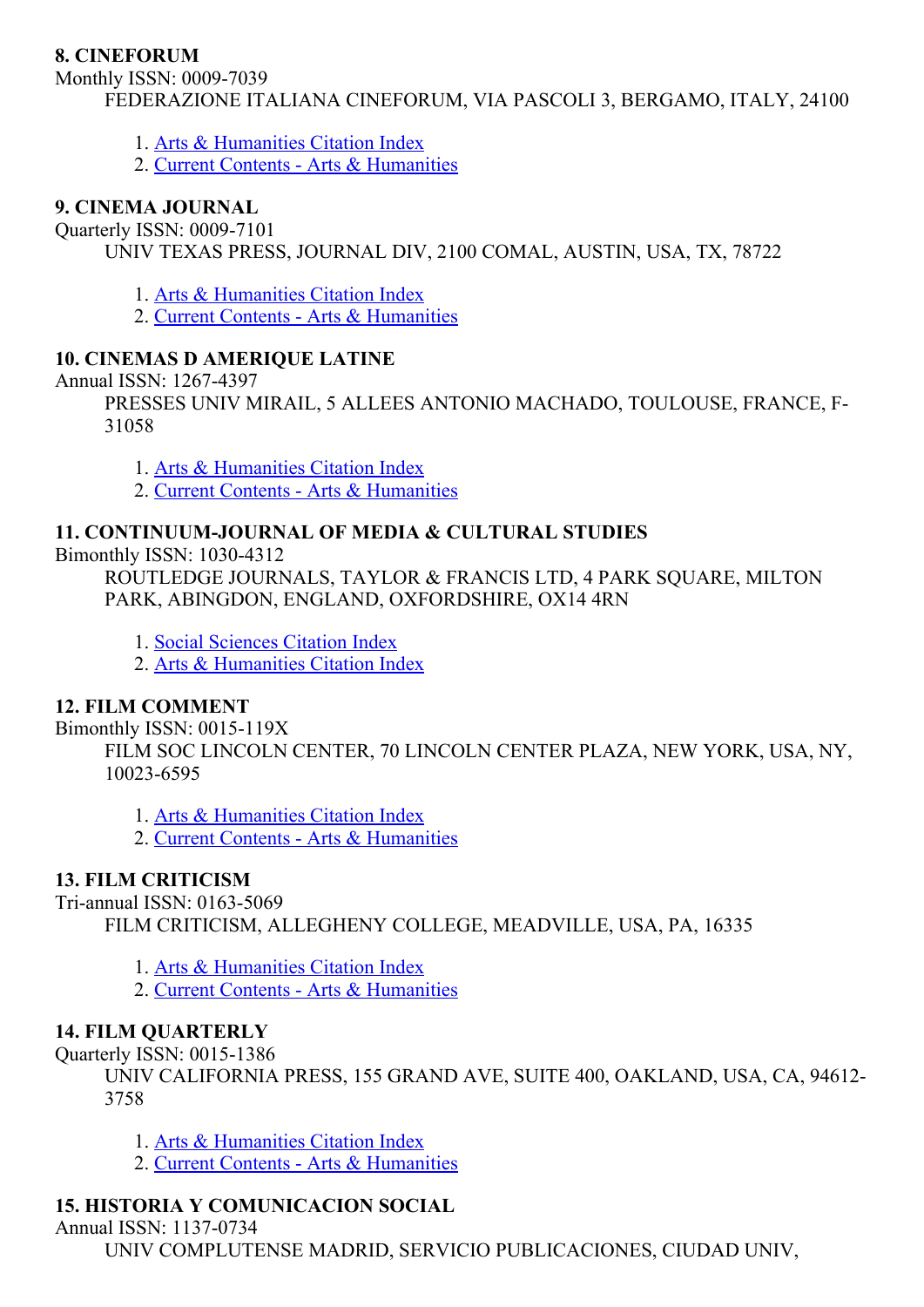### OBISPO TREJO 3, MADRID, SPAIN, 28040

1. Arts & [Humanities](http://thomsonreuters.com/arts-humanities-citation-index) Citation Index

### 16. HISTORICAL JOURNAL OF FILM RADIO AND TELEVISION

Ouarterly ISSN: 0143-9685 ROUTLEDGE JOURNALS, TAYLOR & FRANCIS LTD, 4 PARK SQUARE, MILTON PARK, ABINGDON, ENGLAND, OXFORDSHIRE, OX14 4RN

1. Arts & [Humanities](http://thomsonreuters.com/arts-humanities-citation-index) Citation Index

2. Current Contents - Arts & [Humanities](http://thomsonreuters.com/current-contents-connect)

# 17. HRVATSKI FILMSKI LJETOPIS

**Ouarterly ISSN: 1330-7665** 

CROATIAN FILM CLUBS ASSOC, HRVATSKI FILMSKI SAVEZ, TUSKANAC 1, ZAGREB, CROATIA, 10000

1. Arts & [Humanities](http://thomsonreuters.com/arts-humanities-citation-index) Citation Index

# 18. JOURNAL OF AFRICAN MEDIA STUDIES

Tri-annual ISSN:  $2040-199X$ 

INTELLECT LTD, THE MILL, PARNALL RD, BRISTOL, ENGLAND, BS16 3JG

- 1. Social [Sciences](http://thomsonreuters.com/social-sciences-citation-index) Citation Index
- 2. Arts & [Humanities](http://thomsonreuters.com/arts-humanities-citation-index) Citation Index
- 3. Current Contents Social & [Behavioral](http://thomsonreuters.com/current-contents-connect/) Sciences
- 4. Current Contents Arts & [Humanities](http://thomsonreuters.com/current-contents-connect)

## 19. JOURNAL OF BRITISH CINEMA AND TELEVISION

Quarterly ISSN: 17434521

EDINBURGH UNIV PRESS, THE TUN-HOLYROOD RD, 12 2F JACKSONS ENTRY, EDINBURGH, SCOTLAND, EH8 8PJ

- 1. Arts & [Humanities](http://thomsonreuters.com/arts-humanities-citation-index) Citation Index
- 2. Current Contents Arts & [Humanities](http://thomsonreuters.com/current-contents-connect)

## 20. JOURNAL OF CHINESE CINEMAS

Tri-annual ISSN: 1750-8061

ROUTLEDGE JOURNALS, TAYLOR & FRANCIS LTD, 4 PARK SQUARE, MILTON PARK, ABINGDON, ENGLAND, OXFORDSHIRE, OX14 4RN

- 1. Arts & [Humanities](http://thomsonreuters.com/arts-humanities-citation-index) Citation Index
- 2. Current Contents Arts & [Humanities](http://thomsonreuters.com/current-contents-connect)

# 21. JOURNAL OF FILM AND VIDEO

## Quarterly ISSN: 07424671

UNIV ILLINOIS PRESS, 1325 S OAK ST, CHAMPAIGN, USA, IL, 61820-6903

- 1. Arts & [Humanities](http://thomsonreuters.com/arts-humanities-citation-index) Citation Index
- 2. Current Contents Arts & [Humanities](http://thomsonreuters.com/current-contents-connect)

## 22. JOURNAL OF POPULAR FILM AND TELEVISION

Ouarterly ISSN: 0195-6051 ROUTLEDGE JOURNALS, TAYLOR & FRANCIS LTD, 4 PARK SOUARE, MILTON PARK, ABINGDON, ENGLAND, OXFORDSHIRE, OX14 4RN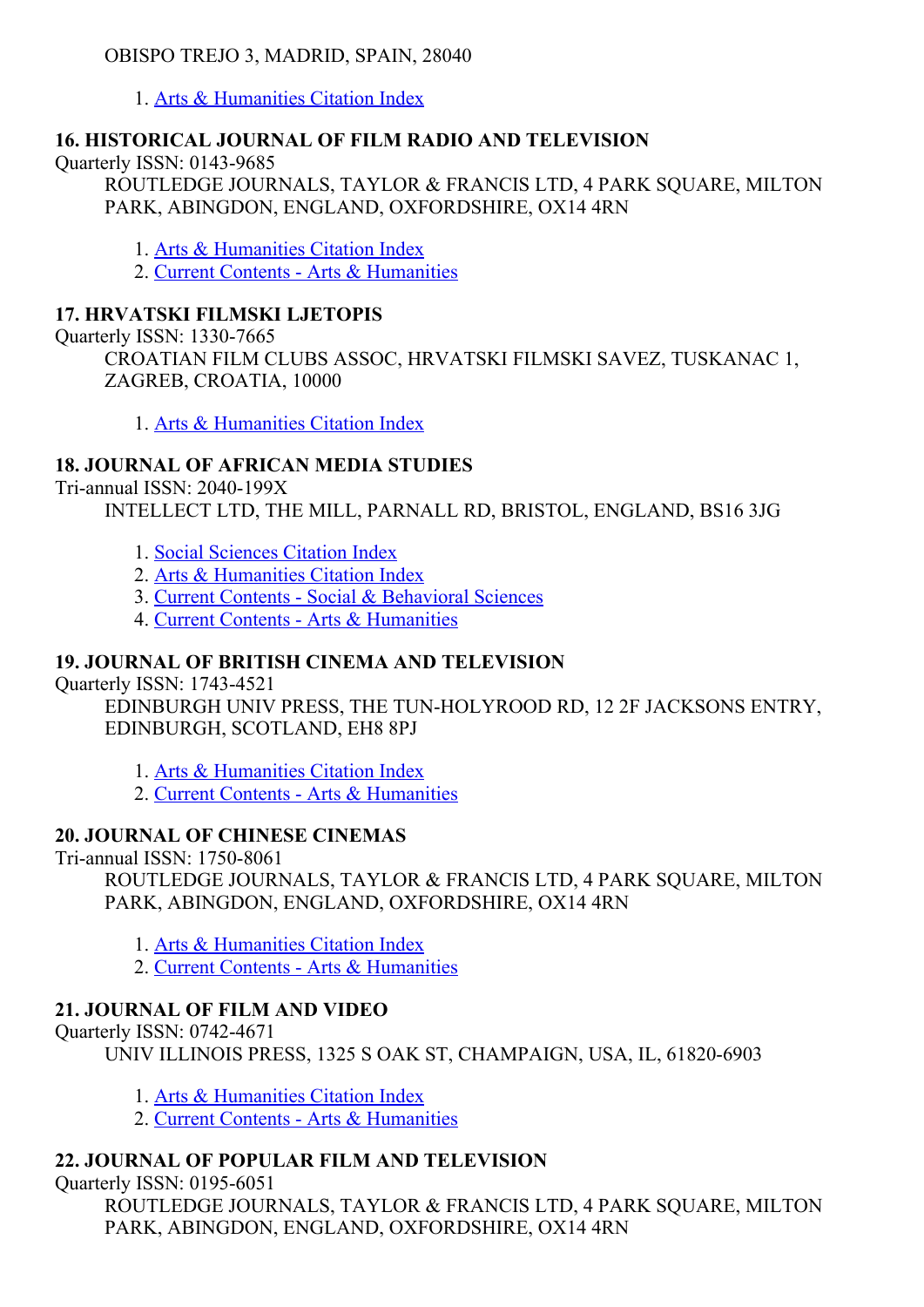1. Arts & [Humanities](http://thomsonreuters.com/arts-humanities-citation-index) Citation Index

2. Current Contents - Arts & [Humanities](http://thomsonreuters.com/current-contents-connect)

### 23. JOURNAL OF SCREENWRITING

Tri-annual ISSN: 1759-7137

INTELLECT LTD, THE MILL, PARNALL RD, BRISTOL, ENGLAND, BS16 3JG

1. Arts & [Humanities](http://thomsonreuters.com/arts-humanities-citation-index) Citation Index

2. Current Contents - Arts & [Humanities](http://thomsonreuters.com/current-contents-connect)

### 24. LITERATURE-FILM OUARTERLY

Quarterly ISSN: 0090-4260

SALISBURY STATE UNIV, LITERATURE-FILM QUARTERLY BOX 960, SALISBURY, USA, MD, 21801

1. Arts & [Humanities](http://thomsonreuters.com/arts-humanities-citation-index) Citation Index

2. Current Contents - Arts & [Humanities](http://thomsonreuters.com/current-contents-connect)

### 25. MEDIA PSYCHOLOGY

Quarterly ISSN: 1521-3269

ROUTLEDGE JOURNALS, TAYLOR & FRANCIS LTD, 4 PARK SOUARE, MILTON PARK, ABINGDON, ENGLAND, OXFORDSHIRE, OX14 4RN

1. Social [Sciences](http://thomsonreuters.com/social-sciences-citation-index) Citation Index

- 2. Arts & [Humanities](http://thomsonreuters.com/arts-humanities-citation-index) Citation Index
- 3. Current Contents Social & [Behavioral](http://thomsonreuters.com/current-contents-connect/) Sciences
- 4. Current Contents Arts & [Humanities](http://thomsonreuters.com/current-contents-connect)

### 26. MILLENNIUM FILM JOURNAL

Semiannual ISSN: 1064-5586

MILLENNIUM FILM WORKSHOP INC, 66 EAST FOURTH ST, NEW YORK, USA, NY, 10003

1. Arts & [Humanities](http://thomsonreuters.com/arts-humanities-citation-index) Citation Index

2. Current Contents - Arts & [Humanities](http://thomsonreuters.com/current-contents-connect)

### 27. MOVING IMAGE

Semiannual ISSN: 1532-3978

UNIV MINNESOTA PRESS, MILL PLACE, SUITE 290 111 THIRD AVE S, MINNEAPOLIS, USA, MN, 55401-2520

- 1. Arts & [Humanities](http://thomsonreuters.com/arts-humanities-citation-index) Citation Index
- 2. Current Contents Arts & [Humanities](http://thomsonreuters.com/current-contents-connect)

### 28. POSITIF

Monthly ISSN: 0048-4911 POSITIF EDITIONS, 12 RUE PIERRE ET MARIE CURIE, PARIS, FRANCE, 75005

- 1. Arts & [Humanities](http://thomsonreuters.com/arts-humanities-citation-index) Citation Index
- 2. Current Contents Arts & [Humanities](http://thomsonreuters.com/current-contents-connect)

### 29. SCREEN

Quarterly ISSN: 0036-9543 OXFORD UNIV PRESS, GREAT CLARENDON ST, OXFORD, ENGLAND, OX2 6DP

1. Arts & [Humanities](http://thomsonreuters.com/arts-humanities-citation-index) Citation Index